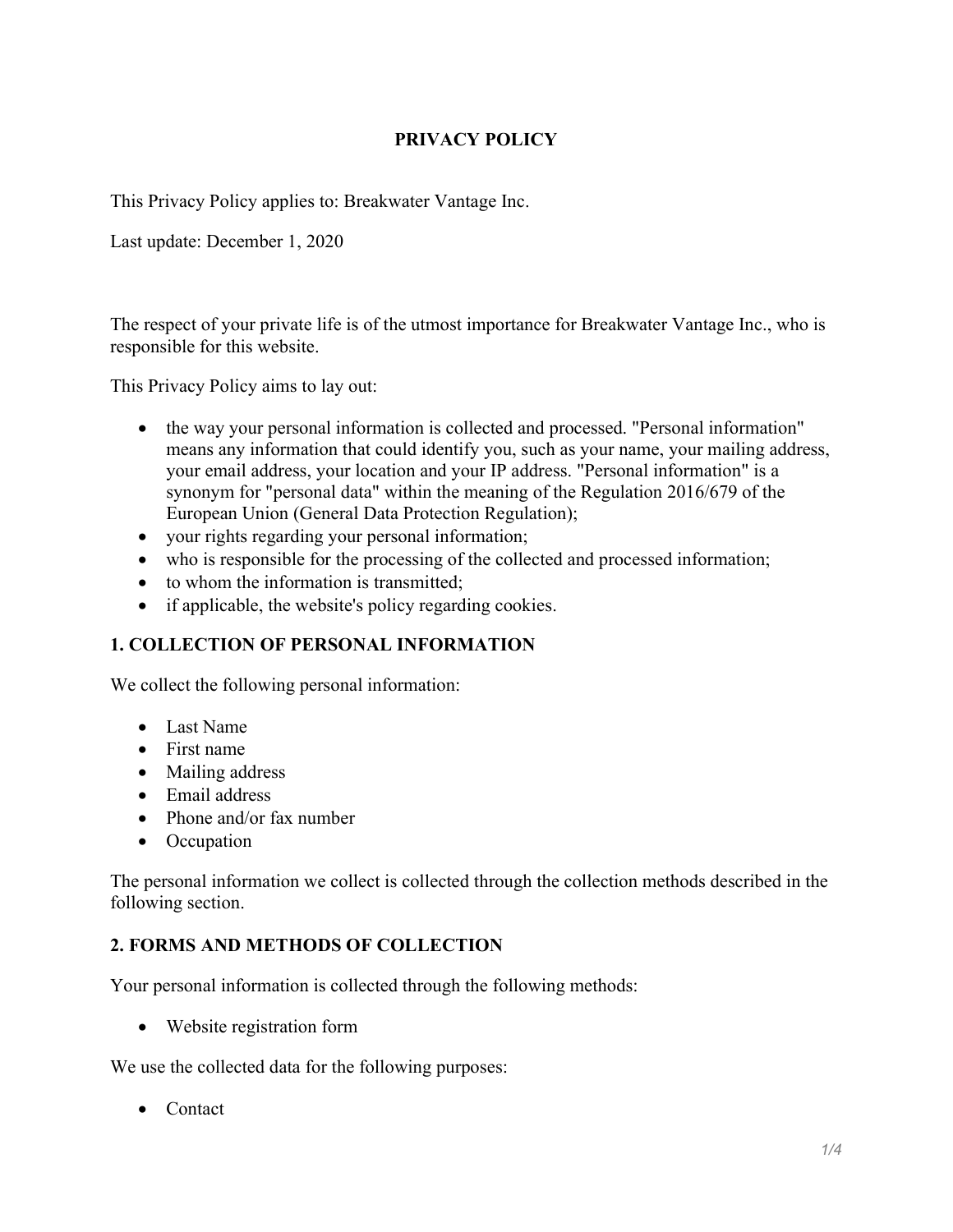• Managing the website

## 3. INTERACTIVITY

Your personal information is also collected through the interactivity between you and the website. This personal information is collected through the following methods:

- Forum
- Comments
- Correspondence

We use the personal information thus collected for the following purposes:

- Statistics
- Contact
- Website management

# 4. COOKIES AND LOG FILES

We collect information through log files and cookies. These allow us to process statistics and information on traffic on the Website, to ease navigation and improve your experience for your comfort.

## a) Cookies used by the Website

The cookie files used on the Website are the following:

- IP address
- Operating system
- Pages visited and queries
- Day and time of connection

The use of such files allows us to achieve the following purposes:

• Statistical surveys

## b) Objection to the use of cookies and log files by the Website

You have the right to object to the recording of these cookies and log files by configuring your web browser.

Once you have deactivated cookies and log files, you may continue your use of the Website. However, any malfunction resulting from this deactivation may not be considered of our making.

## 5. SHARING PERSONAL INFORMATION

The personal information collected by the Website is not transmitted to any third party and is processed only by us.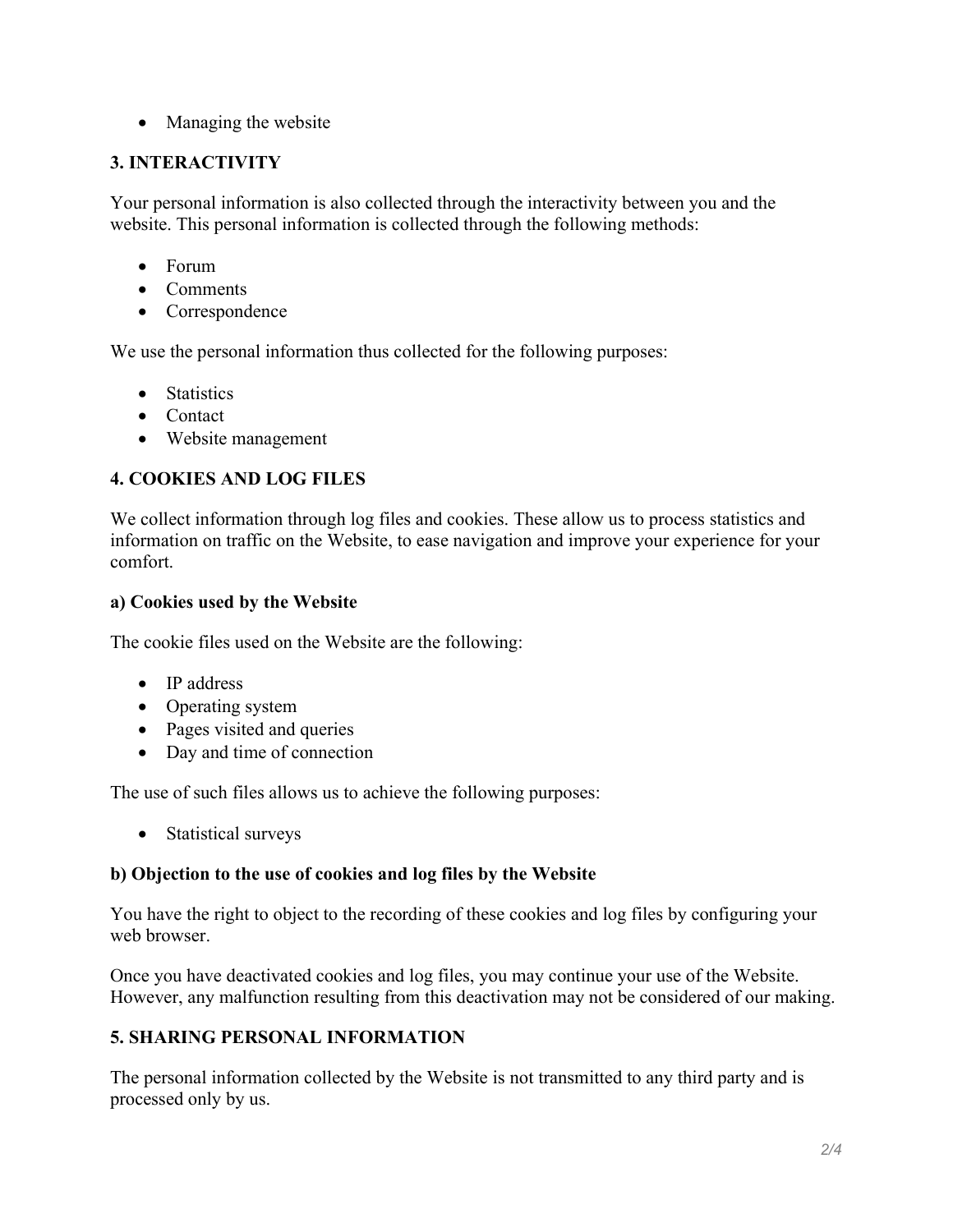### 6. STORAGE PERIOD OF PERSONAL INFORMATION

The controller will keep in its computer systems, in reasonable security conditions, the entirety of the personal information collected.

## 7. HOSTING OF PERSONAL INFORMATION

Our website is hosted by: Wix.com, located at the following address: Wix.com.

## 8. CONTROLLER

### a) Controller

The Controller oversees determining the purposes for which personal information is processed and the means at the service of such processing.

### b) Obligations of the Controller

The Controller is committed to protecting the personal information collected, not to transmit it to third parties without informing you, and to respect the purposes for which personal information was collected.

In the event that the integrity, confidentiality or security of your personal information is compromised, the Controller is committed to notify you.

### 9. RIGHT OF OBJECTION AND OF WITHDRAWAL

You have the right to object to the processing of your personal information by the Website ("right to object"). You also have the right to request that your personal information does not appear, for example, on a mailing list ("right to withdraw").

## 10. RIGHT OF ACCESS, OF RECTIFICATION AND OF REMOVAL

You have the right to consult, update, modify or request the removal of information about you.

### 13. SECURITY

Personal information we collect is stored in a secured environment. People working for us are obligated to respect the confidentiality of your personal information.

To ensure the security of your personal information, we use the following methods:

- SSL (Security Sockets Layer) Protocol
- Access management person authorized
- Access management person concerned
- Automatic backup